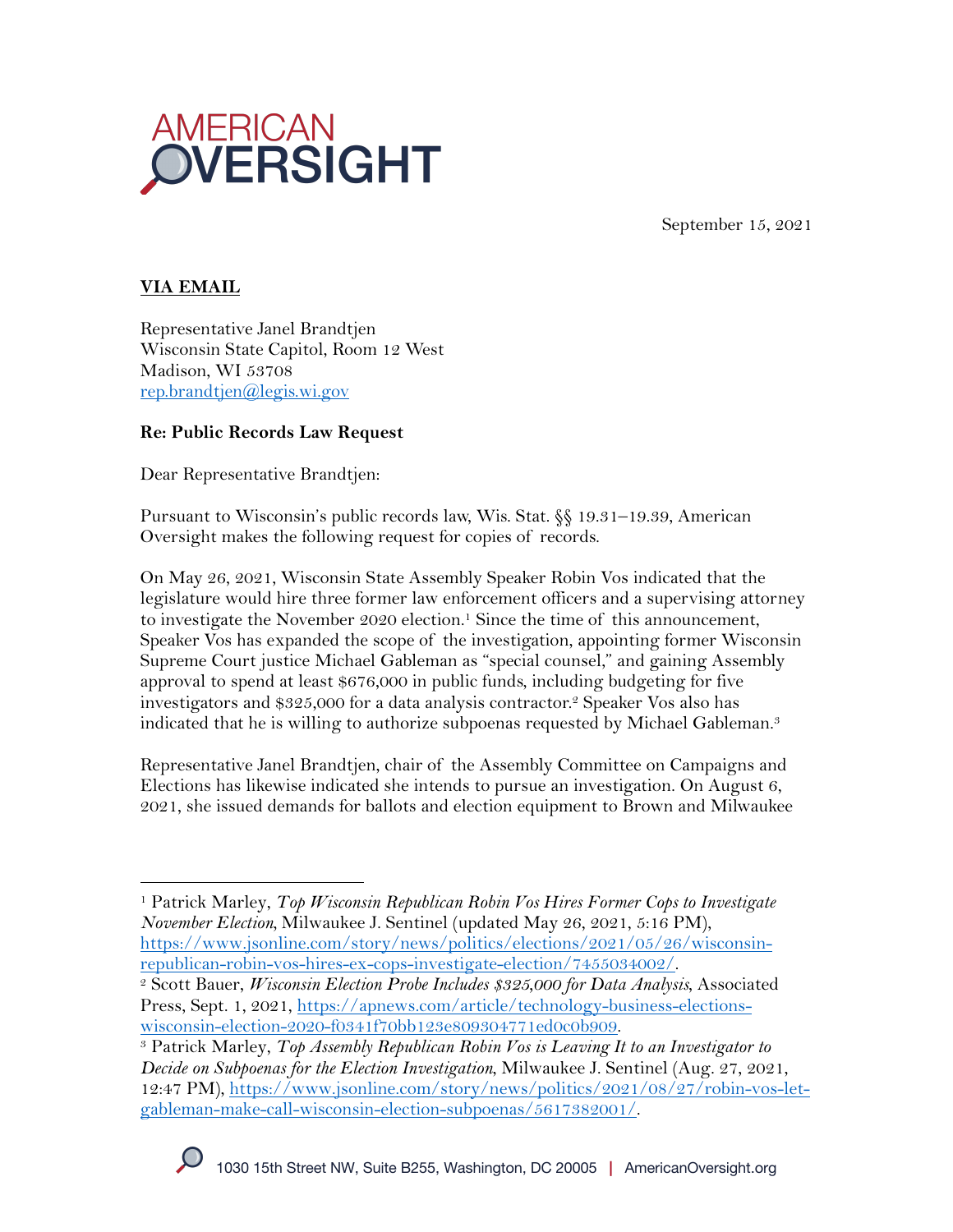counties,4 though those counties have indicated they will not comply with Rep. Brandtjen's requests, which legislative attorneys deemed unenforceable.<sup>5</sup>

American Oversight seeks records with the potential to shed light on the Wisconsin legislature's investigations of elections.

# **Requested Records**

American Oversight requests that your office produce the following records "as soon as practicable and without delay": 6

All records substantively described in the request identified as WI-REP-21-11397 from the period after that request was submitted—*i.e.*, from August 13, 2021, through the date of the search. For clarity, the records requested are reproduced, with modifications to account for newly identified information, as follows:

All records reflecting communications (including emails, email attachments, text messages, messages on messaging platforms (such as Slack, GChat or Google Hangouts, Lync, Skype, or WhatsApp), telephone call logs, calendar invitations, calendar entries, meeting notices, meeting agendas, informational material, draft legislation, talking points, any handwritten or electronic notes taken during any oral communications, summaries of any oral communications, or other materials) sent or received by Representative Janel Brandtjen, her aide Melodie Duesterbeck, or her aide Bill Savage (or anyone communicating on Representative Brandtjen's behalf) regarding any investigations of the 2020 election.

This request should be interpreted to include, but not be limited to, all of the categories of records described in the request identified as WI-REP-21-1139, <sup>8</sup> as well as records relating to, at a minimum:

<sup>4</sup> Patrick Marley, et al., *Republican Lawmaker Seeks to Seize Ballots and Voting Machines in Milwaukee and Brown Counties*, Milwaukee J. Sentinel (updated Aug. 8, 2021, 9:26 PM), https://www.jsonline.com/story/news/politics/2021/08/06/gop-lawmaker-seeksseize-ballots-and-voting-machines-milwaukee-and-brown-counties/5512163001/. 5 Patrick Marley, *Milwaukee, Brown County Clerks Refuse to Turn Over Ballots, Voting* 

*Machines to GOP Lawmaker, but Issue Could Escalate*, Milwaukee J. Sentinel (updated Sept. 3, 2021, 4:48 PM),

https://www.jsonline.com/story/news/politics/2021/09/03/milwaukee-county-clerkrefuses-turn-over-ballots-republican-lawmaker/5712256001/.<br><sup>6</sup> Wis. Stat. § 19.35(4)(a).

<sup>7</sup> To be clear, the August 13, 2021 request referenced above seeks records from the period of July 15, 2021, through the date the search is conducted. This request seeks the same types of records from August 13, 2021, through the date the search is conducted. *See* https://www.americanoversight.org/document/public-records-request-towisconsin-rep-brandtjen-seeking-communications-with-entities-investigatingnovember-2020-election.

<sup>8</sup> *See id.*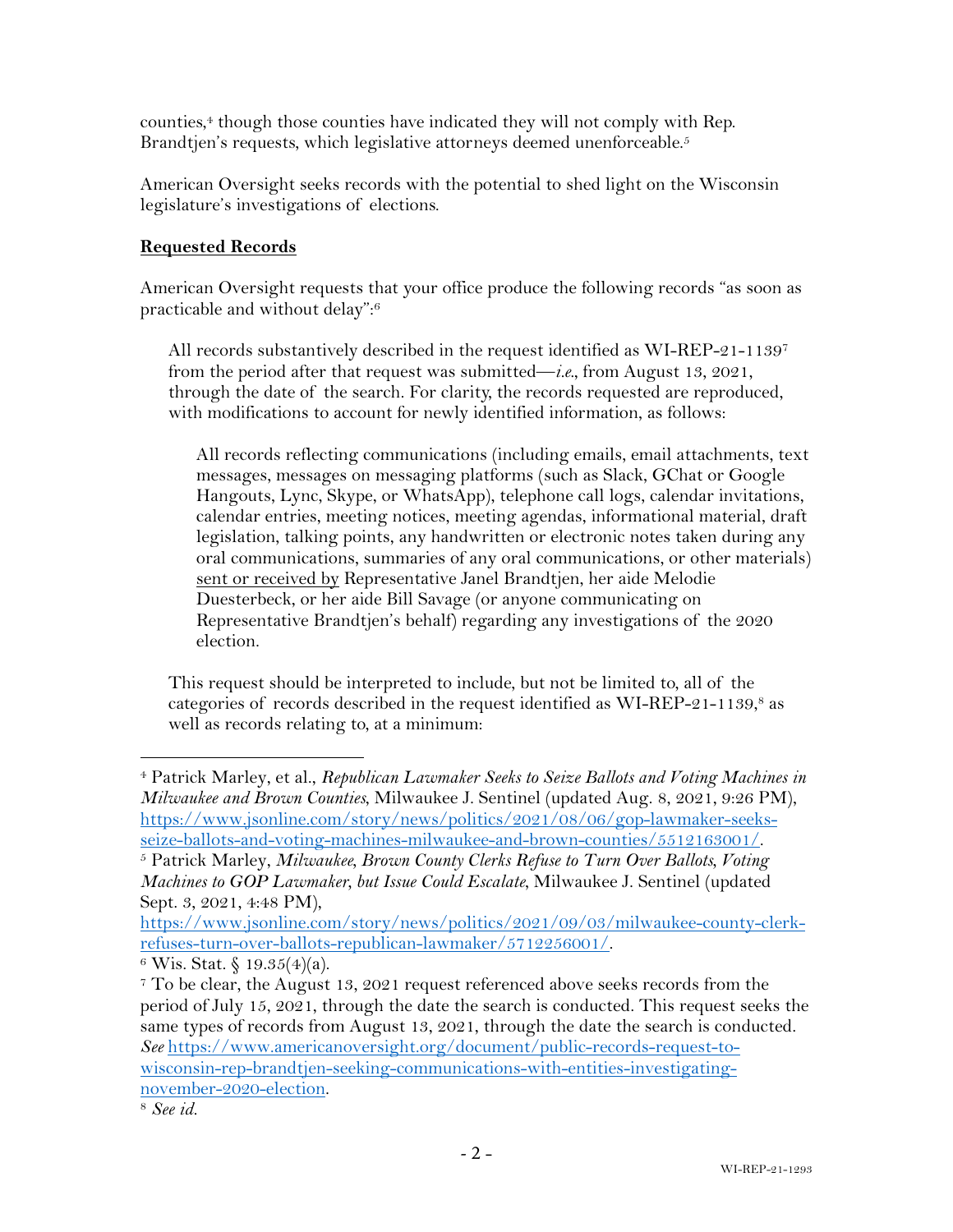- 1. Speaker Vos's trip to a rally in Alabama, during which he communicated with former President Trump regarding "efforts in Wisconsin to restore full integrity and trust in elections"9
- 2. The "cyber symposium" in Sioux Falls, South Dakota held by MyPillow CEO Mike Lindell, which Michael Gableman, Wisconsin Elections Commission member Bob Spindell, and Rep. Timothy Ramthun attended<sup>10</sup>
- 3. The demands for ballots and election equipment issued by Rep. Brandtjen to Brown and Milwaukee counties, their legal enforceability, and Speaker Vos's decision regarding whether or not to sign the demands<sup>11</sup>
- 4. Communications with former National Republican Committee and Republican Party of Wisconsin chair Reince Priebus<sup>12</sup>
- 5. Communications with or regarding Shiva Ayyadurai or EchoMail, Inc.13

Please note that these are exemplar categories only and should not be interpreted to limit American Oversight's request for records reflecting *all* communications sent or received by the parties described above regarding any investigations of the 2020 election.

Please also note that American Oversight does not seek, and that this request specifically excludes, the initial mailing of news clips or other mass-distribution emails. However, subsequent communications forwarding such emails are responsive to this request. In other words, for example, if Rep. Brandtjen received a massdistribution news clip email referencing the relevant statement by the president, that initial email would not be responsive to this request. However, if Rep. Brandtjen forwarded that email to another individual with their own commentary, that subsequent message would be responsive to this request and should be produced.

For all portions of this request, this request should be interpreted to include records pertaining to the investigation announced by Speaker Vos on May 26, the expansion

<sup>9</sup> Patrick Marley, *Robin Vos Meets with Trump on Wisconsin's Election Review Two Months After the Former President Trashed Him*, Milwaukee J. Sentinel (Aug. 23, 2021, 6:12 PM), https://www.jsonline.com/story/news/politics/2021/08/22/robin-vos-spends-daytrump-talking-wisconsin-election-review/8234368002/. 10 Patrick Marley & Molly Beck, *Officials in Charge of Wisconsin's Election Review Attends* 

*Conspiracy-Fueled Symposium Hosted by MyPillow's Mike Lindell*, Milwaukee J. Sentinel (updated Aug. 12, 2021, 6:16 PM),

https://www.jsonline.com/story/news/politics/2021/08/12/wisconsin-electionofficial-attends-mike-lindell-cyber-symposium/8108850002/. 11 *See supra*, notes 3-5.

<sup>&</sup>lt;sup>12</sup> Patrick Marley, *Reince Priebus Says Subpoenas Will Be Issued Soon in Wisconsin Review of Election That Will Cost \$680,000 or More*, Milwaukee J. Sentinel (updated Aug. 25, 2021, 8:51 PM), https://www.jsonline.com/story/news/politics/2021/08/25/reince-priebussays-680-000-more-spent-election-review/5583974001/. 13 Melanie Conklin, *GOP to Spend "\$680,000, at least, to start," in Hunt for Disproven* 

*<sup>&#</sup>x27;Steal,'* Wis. Examiner (Aug. 25, 2021, 3:06 PM),

https://wisconsinexaminer.com/brief/gop-to-spend-680000-at-least-to-start-in-huntfor-disproven-steal/.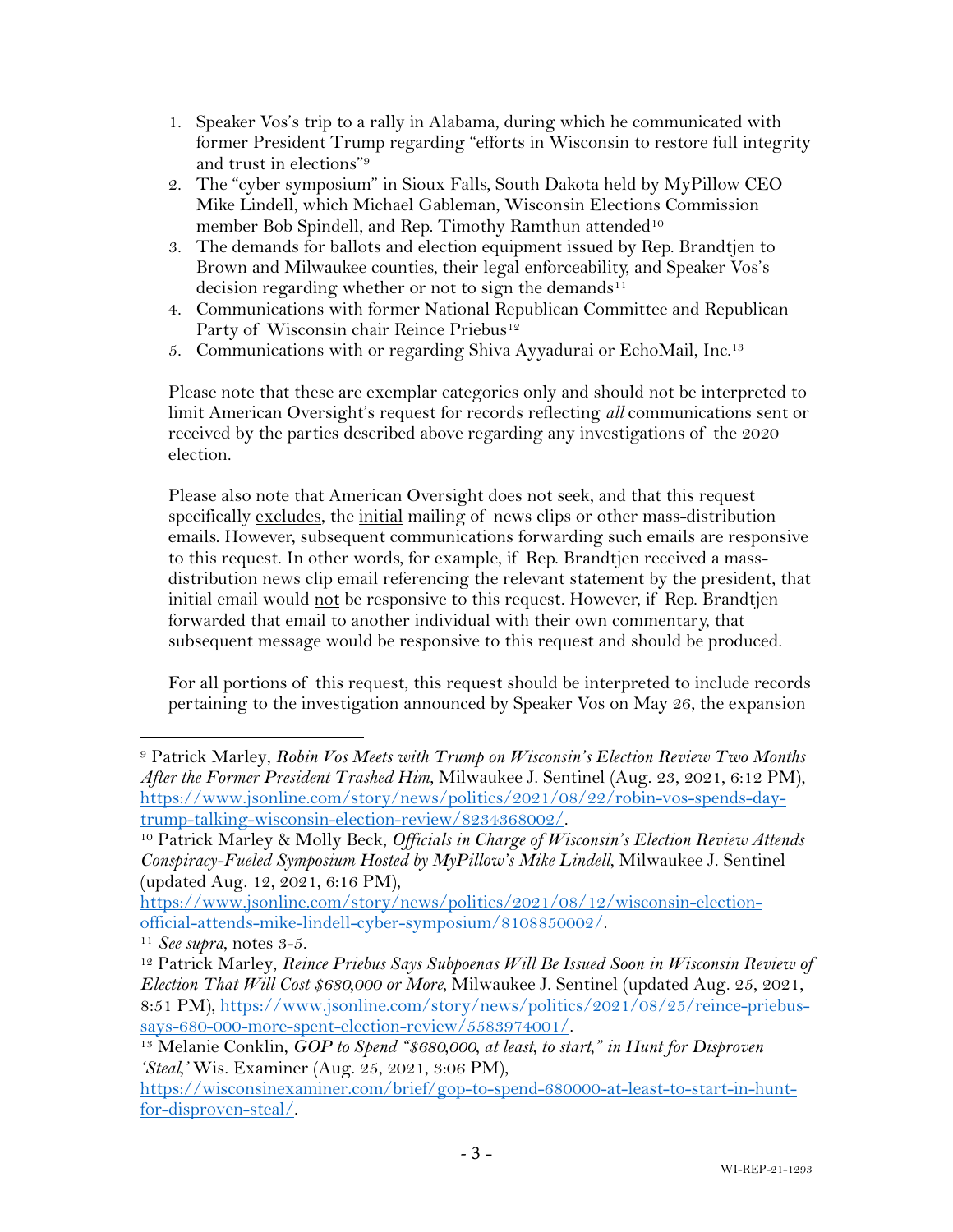announced by Speaker Vos on July 30, the investigation announced by Representative Brandtjen on July 26, and any other investigations by the Assembly into any matters related to the 2020 election. Please note that this request seeks records in addition to, and not duplicative of, the records sought by any previous requests submitted by American Oversight.

### **Fee Waiver Request**

In accordance with Wis. Stat. § 19.35(3)(e), American Oversight respectfully requests that the records be produced without charge. Providing American Oversight with a waiver of fees is in the "public interest" because American Oversight will, in accordance with its organizational mission, make the records available to the public without charge. These disclosures will likely contribute to a better understanding of relevant government action by the general public.

American Oversight's work is aimed solely at serving the public interest. As a  $501(c)(3)$ nonprofit, American Oversight does not have a commercial purpose and the release of the information requested is not in American Oversight's financial interest. Rather, American Oversight's mission is to serve the public by promoting transparency in government, educating the public about government activities, and ensuring the accountability of government officials. American Oversight uses the information gathered, and its analysis of it, to educate the public through reports, press releases, or other media.14 American Oversight also makes materials it gathers available on its public website<sup>15</sup> and promotes their availability on social media platforms, such as Facebook and Twitter.16

The public has a significant interest in the Wisconsin state legislature's investigations of the November 2020 election. <sup>17</sup> Records with the potential to shed light on this matter would contribute significantly to public understanding of operations of the government, including whether or to what extent partisan motivations or external actors guided the decision to open investigations, expand the scope of existing investigations, or influence the conduct of the investigations. American Oversight is committed to transparency and makes the responses agencies provide to public records

<sup>14</sup> *See generally News*, American Oversight, https://www.americanoversight.org/blog; *State Investigations*, American Oversight, https://www.americanoversight.org/states; *see, e.g., State Government Contacts with Voting-Restriction Activists*, American Oversight, https://www.americanoversight.org/investigation/state-government-contacts-withvoting-restriction-activists; *Wisconsin Documents Offer Window into Early Uncertainty over COVID-19*, American Oversight, https://www.americanoversight.org/wisconsindocuments-offer-window-into-early-uncertainty-over-covid-19.

<sup>15</sup> *Documents,* American Oversight, https://www.americanoversight.org/documents.

<sup>&</sup>lt;sup>16</sup> American Oversight currently has approximately 15,630 page likes on Facebook and 108,100 followers on Twitter. American Oversight, Facebook,

https://www.facebook.com/weareoversight/ (last visited Sept. 13, 2021); American Oversight (@weareoversight), Twitter, https://twitter.com/weareoversight (last visited Sept. 13, 2021).

<sup>17</sup> *See supra*, notes 1-5.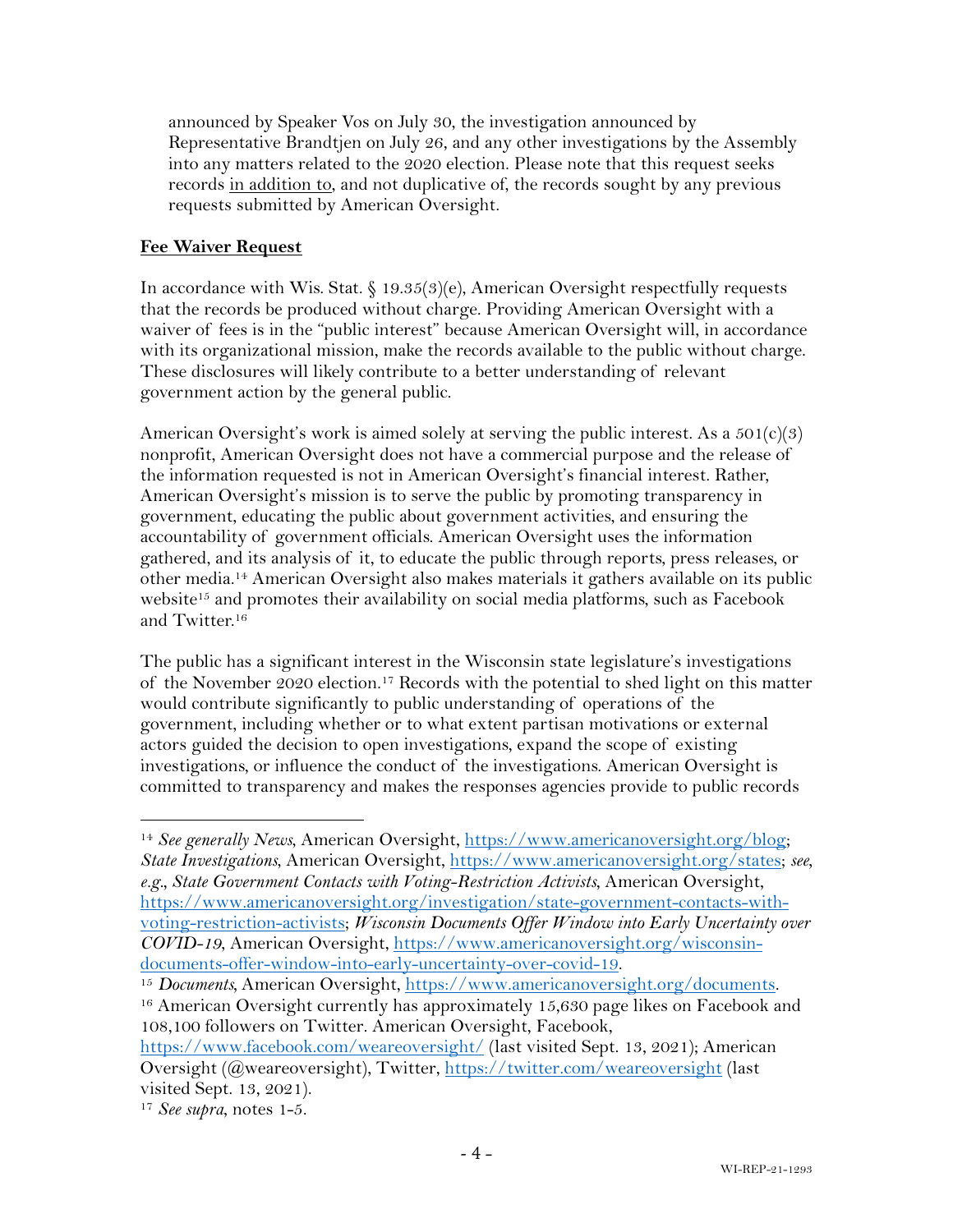requests publicly available, and the public's understanding of the government's activities would be enhanced through American Oversight's analysis and publication of these records.

American Oversight asks that if its request for a fee waiver is denied in whole or in part, that you contact us prior to incurring any costs.

### **Guidance Regarding the Search & Processing of Requested Records**

American Oversight seeks all responsive records regardless of format, medium, or physical characteristics. In conducting your search, please understand the term "record" in its broadest sense, to include any written, typed, recorded, graphic, printed, or audio material of any kind. We seek records of any kind, including electronic records, audiotapes, videotapes, and photographs, as well as letters, emails, facsimiles, telephone messages, voice mail messages and transcripts, notes, or minutes of any meetings, telephone conversations or discussions. Our request includes any attachments to these records. **No category of material should be omitted from search, collection, and production.**

Please search all locations and systems likely to have responsive records regarding official business. **You may not exclude searches of files or emails in the personal custody of your officials, such as personal email accounts.** Emails conducting government business sent or received on the personal account of the authority's officer or employee constitutes a record for purposes of Wisconsin's public records laws.18

In the event some portions of the requested records are properly exempt from disclosure, please disclose any reasonably segregable non-exempt portions of the requested records.19 If it is your position that a document contains non-exempt segments, but that those non-exempt segments are so dispersed throughout the document as to make segregation impossible, please state what portion of the document is non-exempt, and how the material is dispersed throughout the document. If a request is denied in whole, please state specifically that it is not reasonable to segregate portions of the record for release.

American Oversight expects that you have ensured all responsive records and records relevant to this request and your compliance with it are retained as required by Wisconsin law. Please take all appropriate steps to ensure that no such records are deleted by the agency before the completion of processing for this request. If records potentially responsive or relevant to this request, or your compliance with it, are likely to be located on systems where they are subject to potential deletion, including on a scheduled basis, please take steps to prevent that deletion, including, as appropriate, by instituting a litigation hold on those records.

<sup>18</sup> Wisc. Dep't of J., *Wisconsin Public Records Law Compliance Guide*, Oct. 2019, at 3, https://www.doj.state.wi.us/sites/default/files/office-opengovernment/Resources/PRL-GUIDE.pdf. 19 Wis. Stat. § 19.36(6).